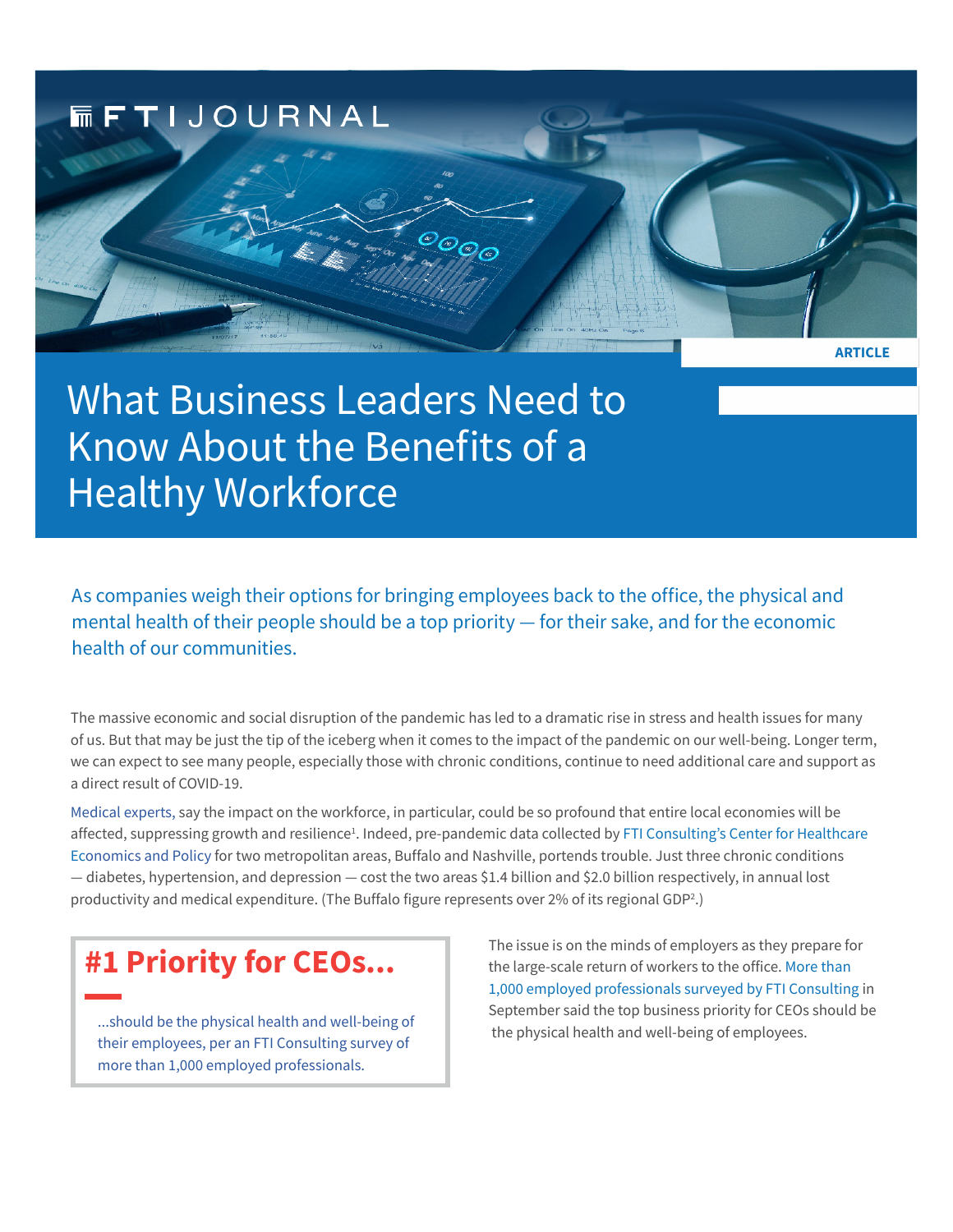Civic leaders are concerned about the long-term economic and social consequences of the pandemic. More than half (52%) of respondents in a [2021 Boston University survey of](https://www.surveyofmayors.com/files/2021/11/2021-Menino-Survey-BBB-Report.pdf)  [U.S. mayors](https://www.surveyofmayors.com/files/2021/11/2021-Menino-Survey-BBB-Report.pdf) said they were worried about lingering mental health challenges and trauma.

With chronic conditions so pronounced among the U.S. public (see "*Prevalence of Chronic Conditions*" chart) it's clear the issue cannot be ignored. Nor can it be tackled piecemeal or in silos. If we are to improve the health of such vulnerable populations and foster economic growth and resiliency, we will need strong cooperation among business, civic and community leaders, including public-private partnerships and collaboration with state and local health departments.

Doing so brings together trusted partners from across a community who can attract and organize the substantial financial resources needed from local, state, and federal levels for successful action<sup>3</sup>.

# **Prevalence of chronic conditions in U.S. adult population**



Source: Centers for Disease Control and Prevention, National Center for Chronic Disease Prevention and Health Promotion, Division of Population Health, BRFSS Prevalence & Trend Data for 2020, accessed Jan 2022. High blood pressure data from 2019. Obesity prevalence is 3 out of 10. Prevalence rates vary across metro regions and states.

### **First Things First**

Addressing chronic conditions within the workforce benefits all parties. Employees become healthier. Productivity rises. Cost savings follow through reduced medical utilization and spending, lower insurance costs, and improved employee retention.

Businesses and communities in turn realize greater opportunity for economic vitality. (In fact, productivity costs from chronic conditions often add unrecognized economic cost to those measured by spending on healthcare benefits alone — e.g., insurance and out-of-pocket costs.)

Some employers are a step ahead, having responded to employee needs by expanding coverage for mental health and telehealth, offering more personal time and paid sick leave, and incentivizing participation in wellness programs.

While these benefits are helpful, [experts believe](https://files.kff.org/attachment/Summary-of-Findings-Employer-Health-Benefits-2021.pdf) that more attention needs to be paid to mental health and deferred health on a public scale to improve the health of the

workforce<sup>4</sup>. Health interventions that improve diagnosis, management and treatment of health conditions provide more access to care and prevent diseases from progressing to later stages offer substantial savings not just to businesses, but to their entire local communities.

Arriving at this new state will not be easy, as all parties know.

#### **The Challenges**

Business leaders face several challenges when it comes to effectively addressing employee health coming out of the pandemic. First, they are deluged with information about the pandemic's impact and potential drivers of poor health, making it difficult to know which specific health issues to focus on for greatest returns. Further, they often lack the data on how specific chronic conditions affect their workforces and local communities, as well as the financial consequences of poor health. Perhaps most significantly, they are often uninformed about the most effective health interventions and the critical factors for success.

Another challenge stems from the pandemic's disruption of care delivery, which has exacerbated chronic conditions in the public. The lockdown and the focus on treating COVID-19 patients has led many of us to defer healthcare visits routine or otherwise — which leaves returning employees with chronic conditions in poorer health than before the pandemic<sup>5</sup>.

These challenges reinforce the need for cooperation among civic, government and business leaders about the potential benefits from innovative and effective investment in public health.

## **The Solutions**

Though the scale of the issue may be daunting, the good news is that targeting just one or two chronic conditions — diabetes and hypertension, for example — can lead to dramatic results in the workforce and beyond. Both conditions are highly prevalent, accounting for a very large share of medical and productivity costs for many metro areas.

Two intervention programs, one in Cincinnati, Ohio, the other in Rochester, New York, demonstrate the efficacy.

**Cincinnati:** A [major supermarket chain partnered with a large](https://www.drugtopics.com/view/pharmacy-coaching-program-improves-ohio-health-scores)  [health insurer](https://www.drugtopics.com/view/pharmacy-coaching-program-improves-ohio-health-scores) to use specially trained pharmacists to help both the city and their own employees manage hypertension. The number of employees with high blood pressure dropped from 48% to 30%, and medical costs for those employees were reduced by as much as \$400 annually. The program also helped employees improve their management of diabetes.